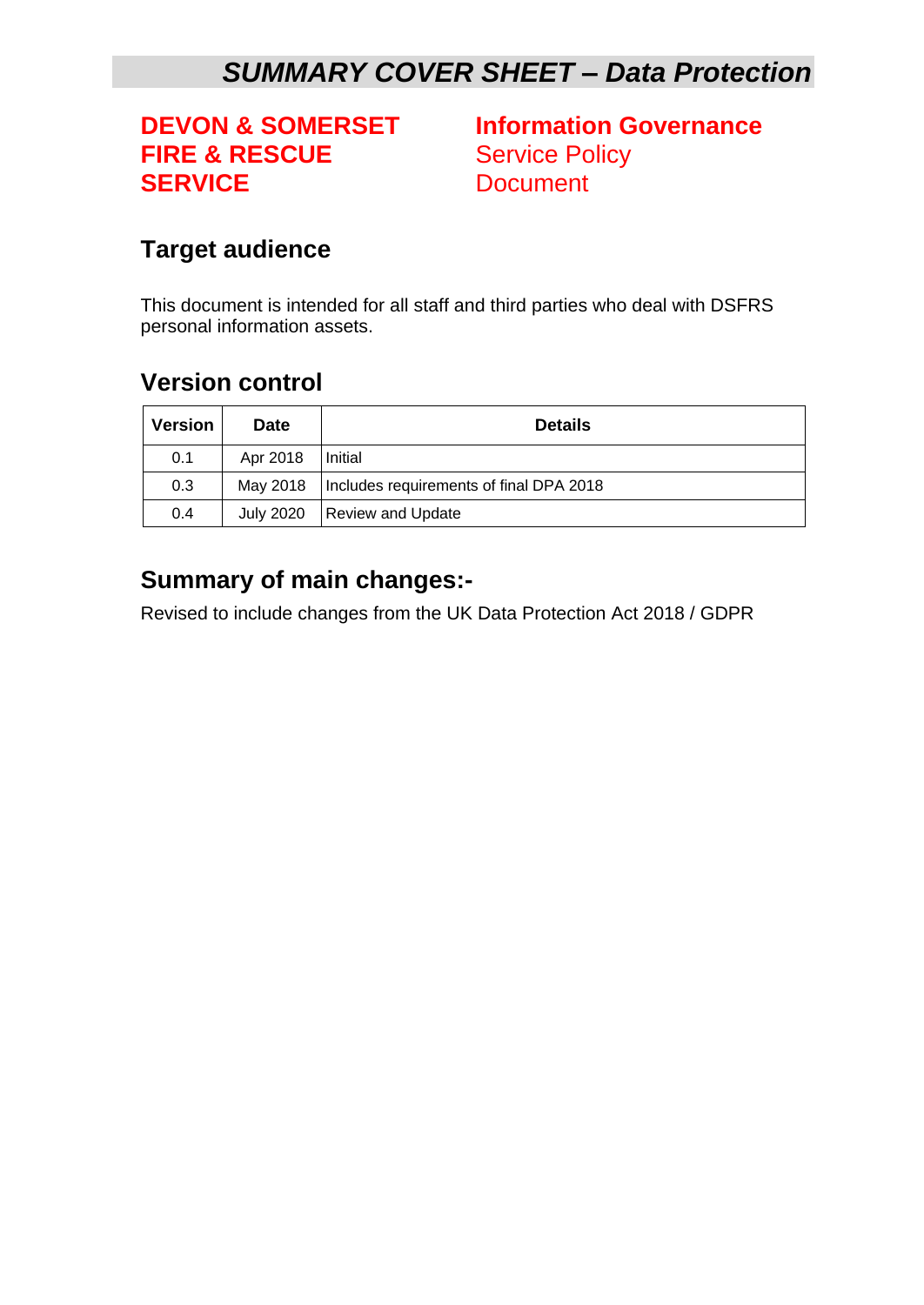# FIRE & RESCUE Service Policy SERVICE Document

DEVON & SOMERSET **Information Governance**

#### <span id="page-1-0"></span>**Document purpose:-**

Policy for the protection and security of Devon and Somerset Fire and Rescue Service personal information assets.

NOTE – If you are reading a paper copy of this document it may not be the most up to date version. For the latest version view the information on the Service Intranet.

#### <span id="page-1-1"></span>**Document status:-**

**Date first published:** 09/02/2010 **Review date:** Every two Years **Last review or amendment:** 22/07/2020

**Ownership:** Information Assurance Manager / Data Protection Officer (DPO) **Key consultees:** SIRO, Information Asset Owners,

#### <span id="page-1-2"></span>**Further information:-**

- Information Security & IT Security Policies
- ICT Acceptable Usage Guidance
- ICT System Password Guidance
- Social Media Policy
- Information Asset Register and Record of Processing Activity
- Reporting Information Security Event Procedural Guidance
- IAO and SIRO Handbooks

#### **Other legislation / cross-references:-**

- The General Data Protection Regulation 2016 (GDPR)
- Data Protection Act 2018
- The Information Commissioners Office (ICO)
- Electronic Communications Act 2000
- Investigatory Powers Act 2016
- Environmental Information Regulations 2004
- The Freedom of Information Act 2000
- The National Archives
- Computer Misuse Act 1990
- HMG Security Policy Framework (SPF)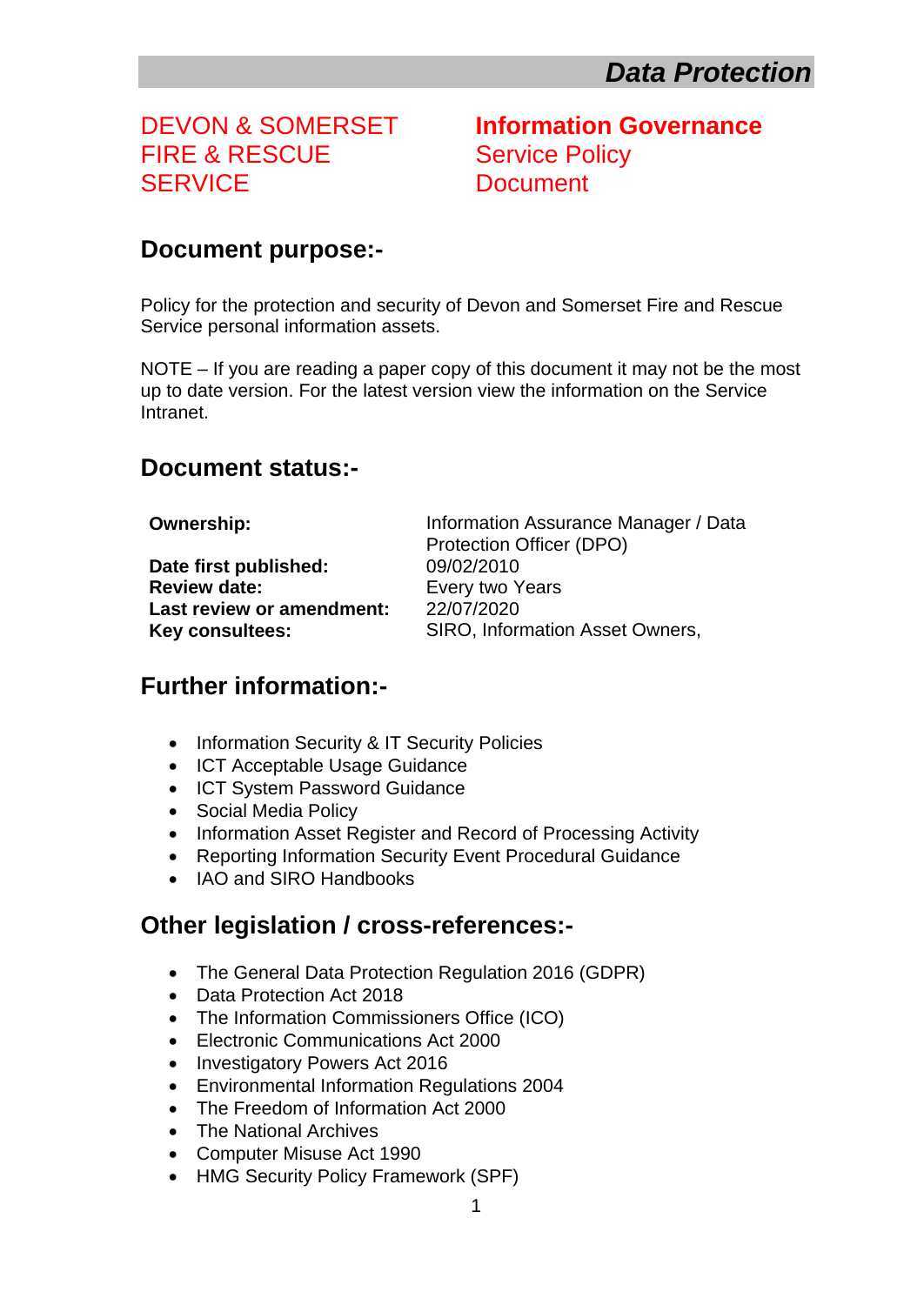ISO27001

## <span id="page-2-0"></span>**POLICY STATEMENT**

The purpose of this policy is to ensure that the Service has robust procedures in place for demonstrable compliance with the Data Protection Laws.

The Service is committed to protecting the personal data it holds relating to staff and members of the public, ensuring it is used appropriately to comply with the General Data Protection Regulation 2016 and the Data Protection Act 2018 (hereafter Data Protection Legislation).

Malicious or negligent failure to comply with this policy may constitute a disciplinary matter.

## <span id="page-2-1"></span>**COMPLIANCE STATEMENT**

The Service will not unlawfully discriminate against any persons in the application of this policy or any subordinate procedures and will use any opportunities it presents to further our positive duties under the Public Sector Equality Duty 2011.

To this end, this policy has undergone consideration against the requirements of an Equality Risks and Benefits Assessment and no significant risks to any protected characteristic were identified. The consideration of an ERBA is due for review at the same time as the policy.

This policy is open under the Freedom of Information Act 2000.

#### <span id="page-2-2"></span>**KEY INFORMATION**

- The Data Protection Act 2018 includes principles which data users must comply.
- Whenever the Service works with personal data it will be:

a) processed fairly, lawfully and transparently (see DSFRS Privacy Notices and Records of Data Processing)

- b) collected for specific purposes and not used for incompatible purposes
- c) adequate, relevant and limited to what is necessary
- d) accurate and, where necessary, kept up to date
- e) retained no longer than necessary (see Records Retention Schedule)

f) kept securely (see DSFRS Information Security Policy).

 The principles apply to "personal data" - *any* information from which an individual is identifiable (directly or indirectly).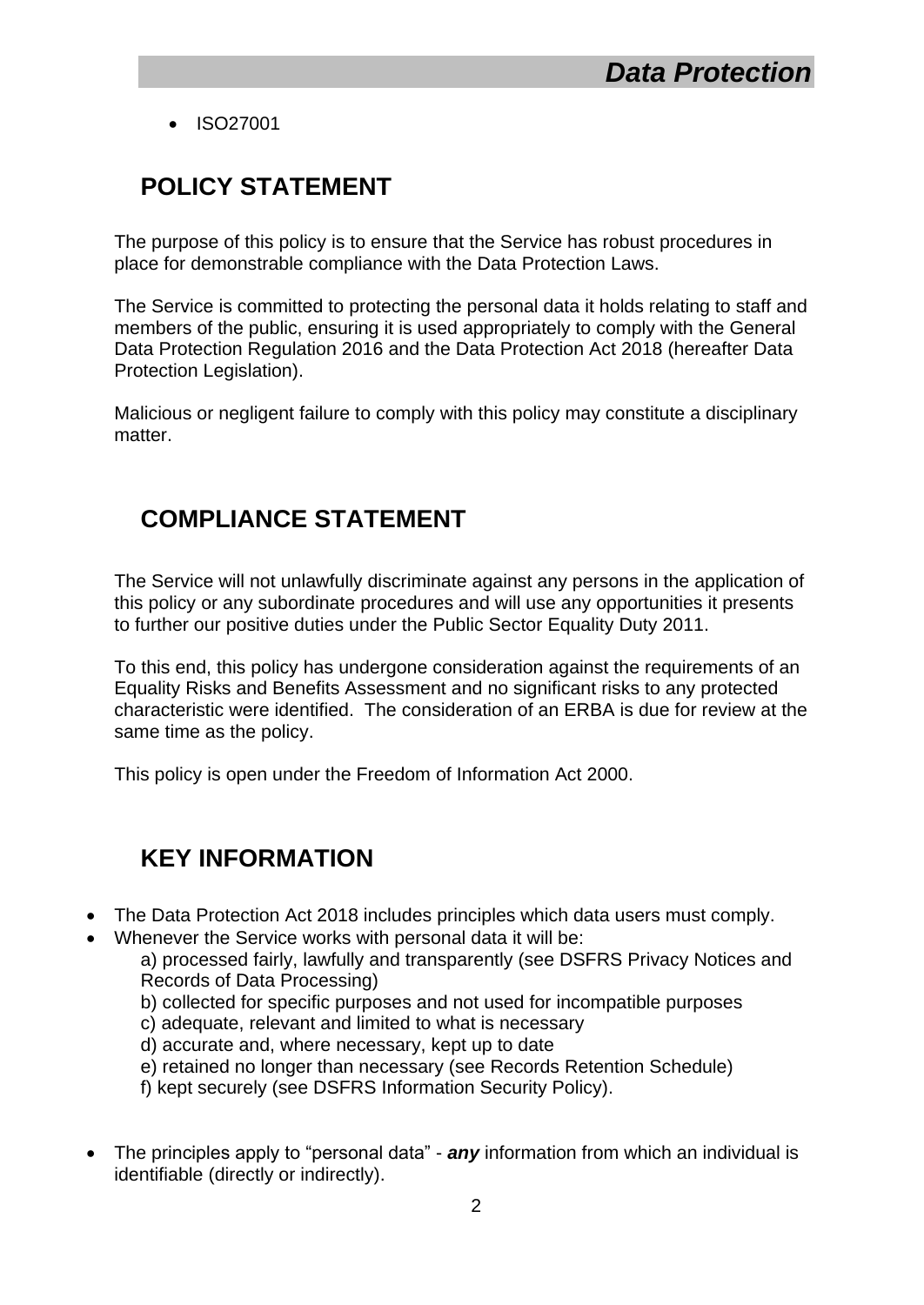- Special category personal data requires an additional lawful condition to be met.
- The Data Protection Officer (DPO) is the statutory compliance officer who: advises DSFRS, the SIRO, Protective Security Group (PSG) and Information Asset Owners on their compliance with DP Laws.
- The Director of Corporate Services as **Senior Information Risk Owner** (SIRO) is the senior corporate lead for data protection, providing strategic direction for the service's compliance activities and ensuring Executive Board gives appropriate consideration to data protection issues in their decision making.
- **Information Asset Owners** (IAOs) are responsible for: providing assurance to the SIRO and PSG that the personal data assets they are accountable for have appropriate controls in place.
- Up to date Privacy Notices will be maintained by the DPO by Information Asset Owners providing updates on changes to processing activity within their areas of responsibility.
- An **Information Asset Register** and **Record of Processing Activities** describing the content, purpose, controls and the Service's IAO with accountability for each data system or set of records holding personal data will be maintained. In compliance with DPA 2018, Schedule1, section 41 the Record of Processing Activities will include clear explanation of the processing condition and lawfulness of processing of special category personal data and criminal personal data. It will also record the retention periods identified for and applied to such data.
- A **Privacy by Design** culture will be followed through seeking the advice of the DPO on the acquisition and development of new information systems and on proposals for significant new business processes and change.
- The Service will ensure **individuals' rights** are respected with regard to their personal data.
- Any event which may **impact on the confidentiality, integrity or availability** of personal data held by the Service **must be reported immediately** to the DPO

## **Contents**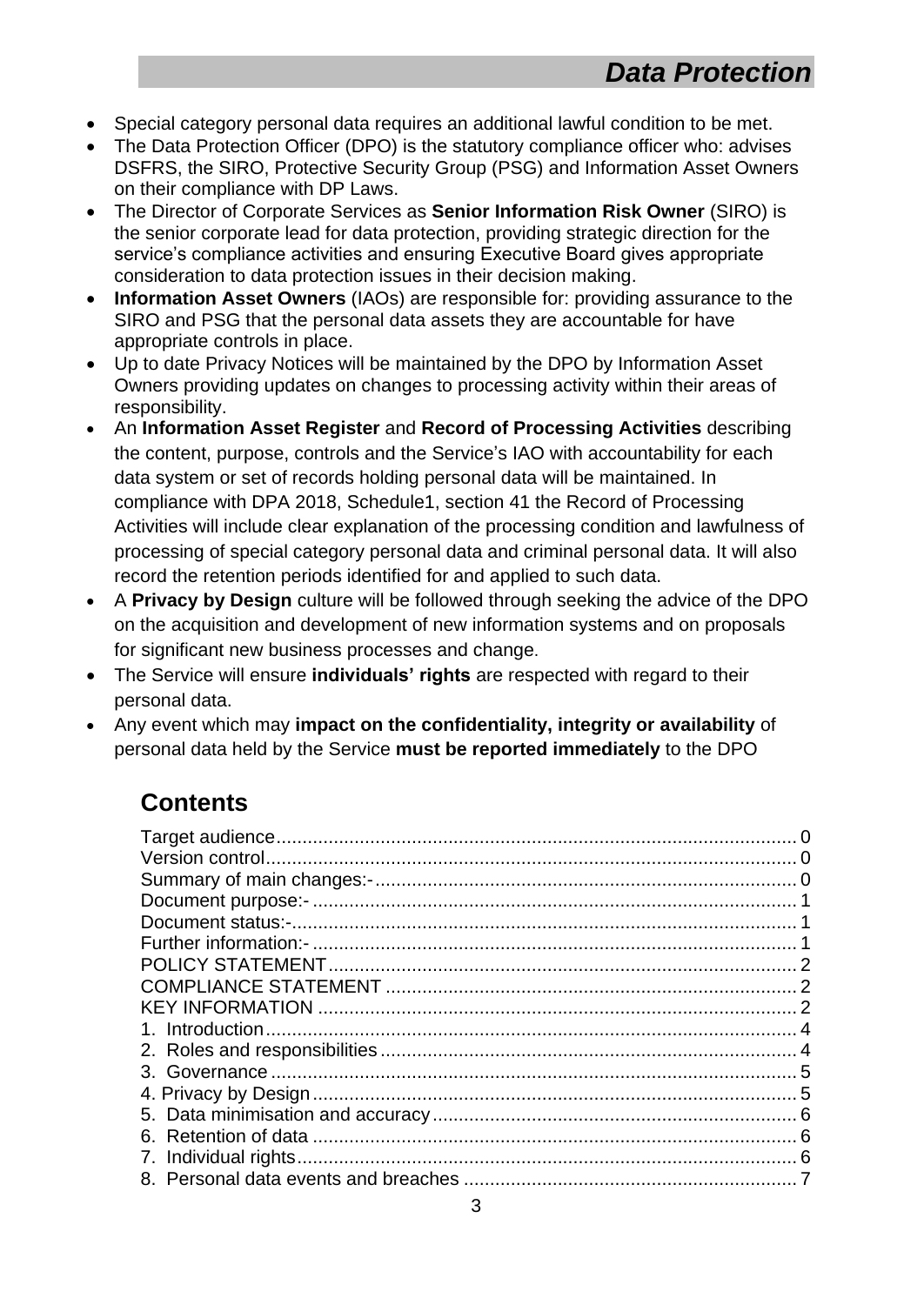## <span id="page-4-0"></span>**1. Introduction**

The Service has a legal obligation to manage its personal data in accordance with Data Protection Legislation.

This policy document applies in particular to special category personal data and criminal personal data processed by the Service to meet our obligations under employment law, our obligations for measuring and promoting equality, or as necessary in the substantial interest to perform our statutory obligations of fire prevention and investigation. This policy document will be kept current and made available on request to the Information Commissioner, in compliance with sections 39 and 40 of Schedule 1 of the DPA 2018.

### <span id="page-4-1"></span>**2. Roles and responsibilities**

 The Director of Corporate Services as **Senior Information Risk Owner** (SIRO) is the senior corporate lead for data protection, providing strategic direction for the service's compliance activities and ensuring Executive Board gives appropriate consideration to data protection issues in their decision making.

The SIRO also decides on behalf of the Service, and on advice from the DPO, whether personal data breaches by the Service merit being reported to the ICO.

- The **Protective Security Group** (PSG) The Protective Security group (PSG) provides strategic oversight of data protection compliance, including reviewing trends in data events and audit reports with a view to identifying and driving improvements, and considering any Data Protection Impact Assessments where significant risks cannot be mitigated.
- The **Data Protection Officer (DPO)** is the statutory compliance officer who: advises the Service, the SIRO, PSG and Information Asset Owners on their compliance with DP Laws; takes appropriate steps to monitor compliance across the Service; receives reports of personal data events and breaches and advises SIRO on reporting breaches to the ICO; advises Information Asset Owners on the completion of Data Protection Impact Assessments; response to queries related to data protection from our staff and the public; ensures data subjects rights requests are dealt with appropriately and in a timely manner; ensures the provision of appropriate data protection training and awareness to our staff; maintains the core corporate Privacy Notice; holds the Information Asset Register and Record of Processing Activities. This role is incorporated into the Information Assurance Manager role and is supported by the Information Governance Team.
- **Information Asset Owners** (IAOs) are responsible for: providing assurance to the SIRO and PSG that the personal data assets they are accountable for have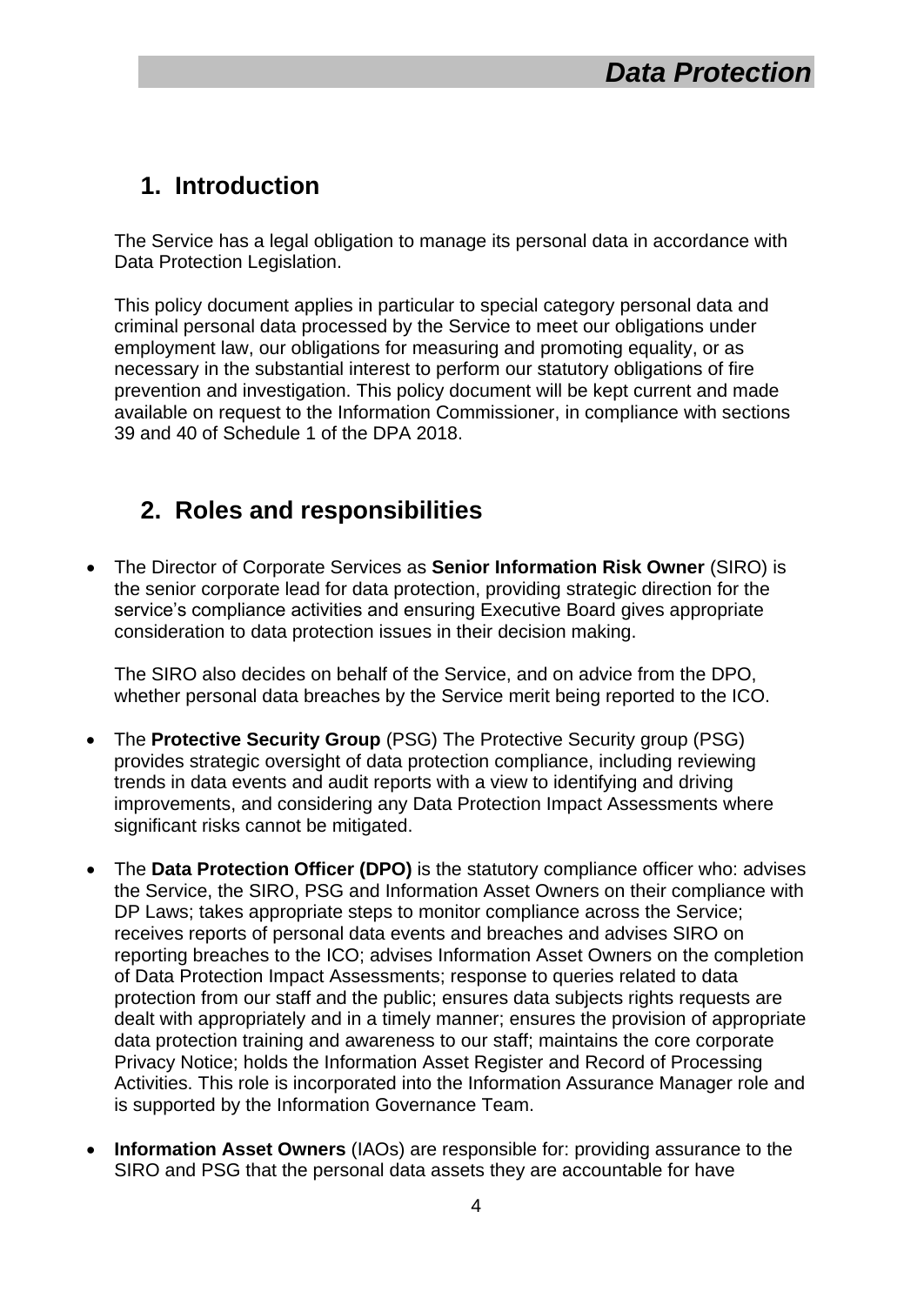appropriate controls in place for access, security, retention, accuracy and data minimisation; ensuring Data Protection Impact Assessments are conducted as appropriate on data processing activities in their business area, drawing on advice from the DPO; ensuring the records for their business area on the Information Asset Register and Record of Data Processing Activities are complete and current; ensuring appropriate and current specific Privacy Notices are provided as appropriate.

- **Line Managers** are responsible for ensuring that all staff complete appropriate data protection training (including all Service training and role or function-specific training) and are aware of their responsibilities.
- **All our staff** are responsible for understanding and complying with Service policies and procedures for handling personal data, appropriate to their role, and for immediately reporting any event or breach affecting personal data held by the Service via the ICT Service Desk or Fire Control (out of hrs). All staff are required to complete and regularly refresh on the Protecting Information Essentials or Protecting Information Briefing e-Learning course depending on their role.

#### <span id="page-5-0"></span>**3. Governance**

The Service will maintain robust oversight and transparency in the management of personal data. We will meet our record-keeping duties through the maintenance of:

- Up-to-date **privacy notice information** (see article 13 and 14 of GDPR);
- An **Information Asset Register** and **Record of Processing Activities (ROPA)** describing the content, purpose, controls and the IAO with accountability for each data system or set of records holding personal data;
- A **log of information security events**
- The **Protective Security Group** (PSG) who will provide operational oversight of data protection compliance.
- **The Information Security Forum** (ISF) who will embed a risk aware culture.

# <span id="page-5-1"></span>**4. Privacy by Design**

- The Service will apply **Privacy by Design** principles for new systems and business processes through seeking the advice of the DPO and from members of the Information Governance Team on the acquisition and development of new information systems and on proposals for significant new business processes and change.
- The Service shall include privacy screening questions in the Strategic Change and Continuous Improvement processes to signpost colleagues to early engagement with the DPO as appropriate for new initiatives.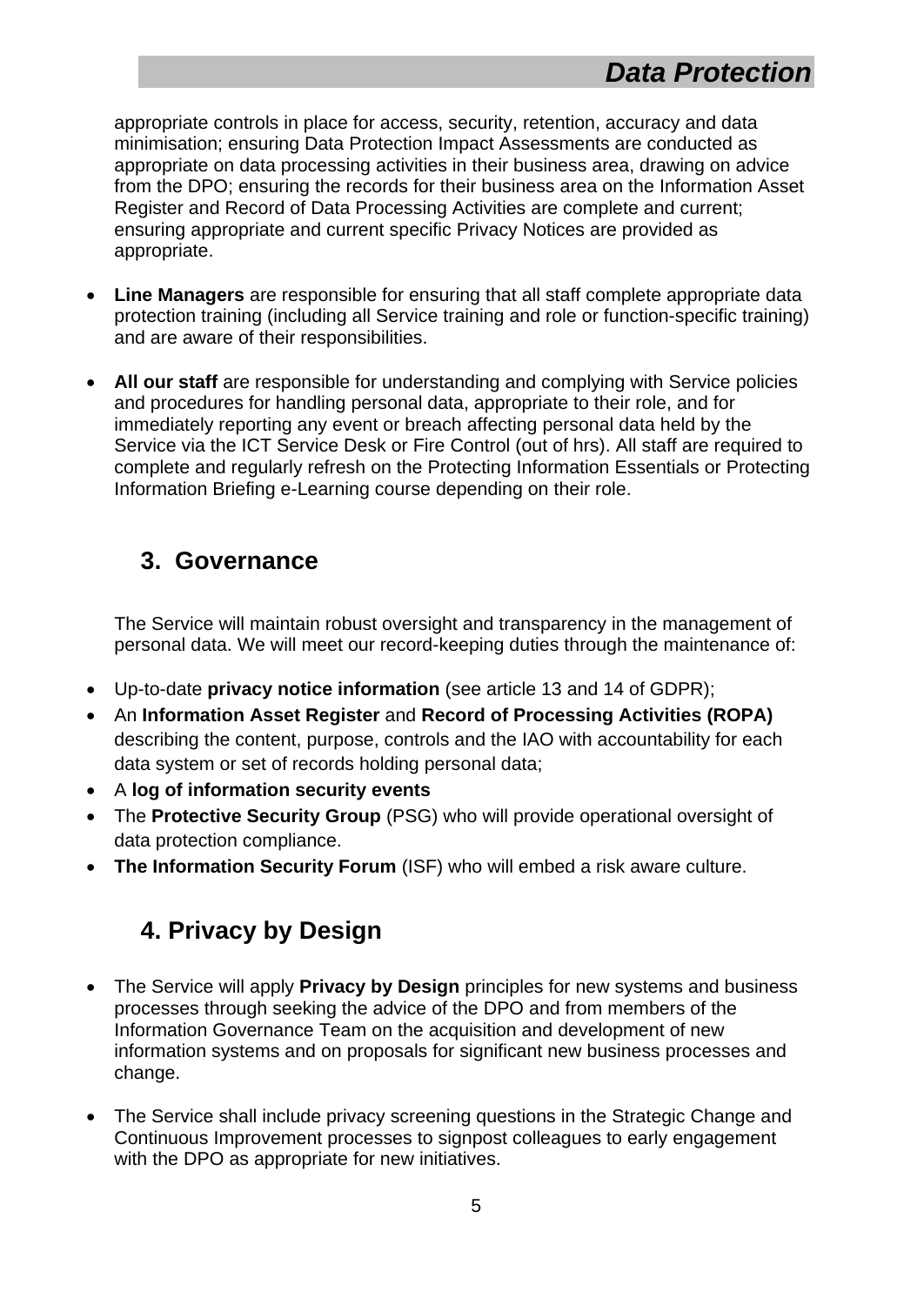- The DPO shall have early visibility of senior management papers and agendas to allow identification of relevant points for intervention.
- As appropriate, the DPO may instruct the relevant Information Asset Owner to complete a Data Protection Impact Assessment in line with the DSFRS template and guidance from the ICO.
- All contracts with organisations who are processing personal data on behalf of the Service (**data processors**) will have GDPR-compliant contract clauses, a Data Processing Agreement and be subject to appropriate levels of review and oversight. This will clearly set Service expectations in how 3<sup>rd</sup> party contractual suppliers must handle the Service's personal data.
- Service approved Information Sharing Agreements will be used when sharing personal information with non-contractual suppliers such as statutory and nonstatutory partner organisations. All agreements must be reviewed by the DPO and signed on behalf of the Service by the SIRO.

### <span id="page-6-0"></span>**5. Data minimisation and accuracy**

- All our staff must only record appropriate, accurate and relevant personal data in the line of their duties. This must be held on authorised Service forms or information systems – not on unofficial notes or personal hard drives.
- IAOs will keep information systems, forms and templates under review to ensure that they are designed only to capture the minimum of personal data appropriate to the Service's business activity.

## <span id="page-6-1"></span>**6. Retention of data**

- Personal data must not be retained for longer than is necessary. The Information Governance Team will work with Information Asset Owners and Information Asset Administrators to ensure the Record Retention Schedule within the Information Asset Register is applied to all records and documents holding personal data.
- Personal data that is processed within newly procured or developed systems will have deletion or destruction built in to automatically manage the required retention schedule.
- All documents containing personal data should be disposed of securely using the Service's confidential waste procedure.

## <span id="page-6-2"></span>**7. Individual rights**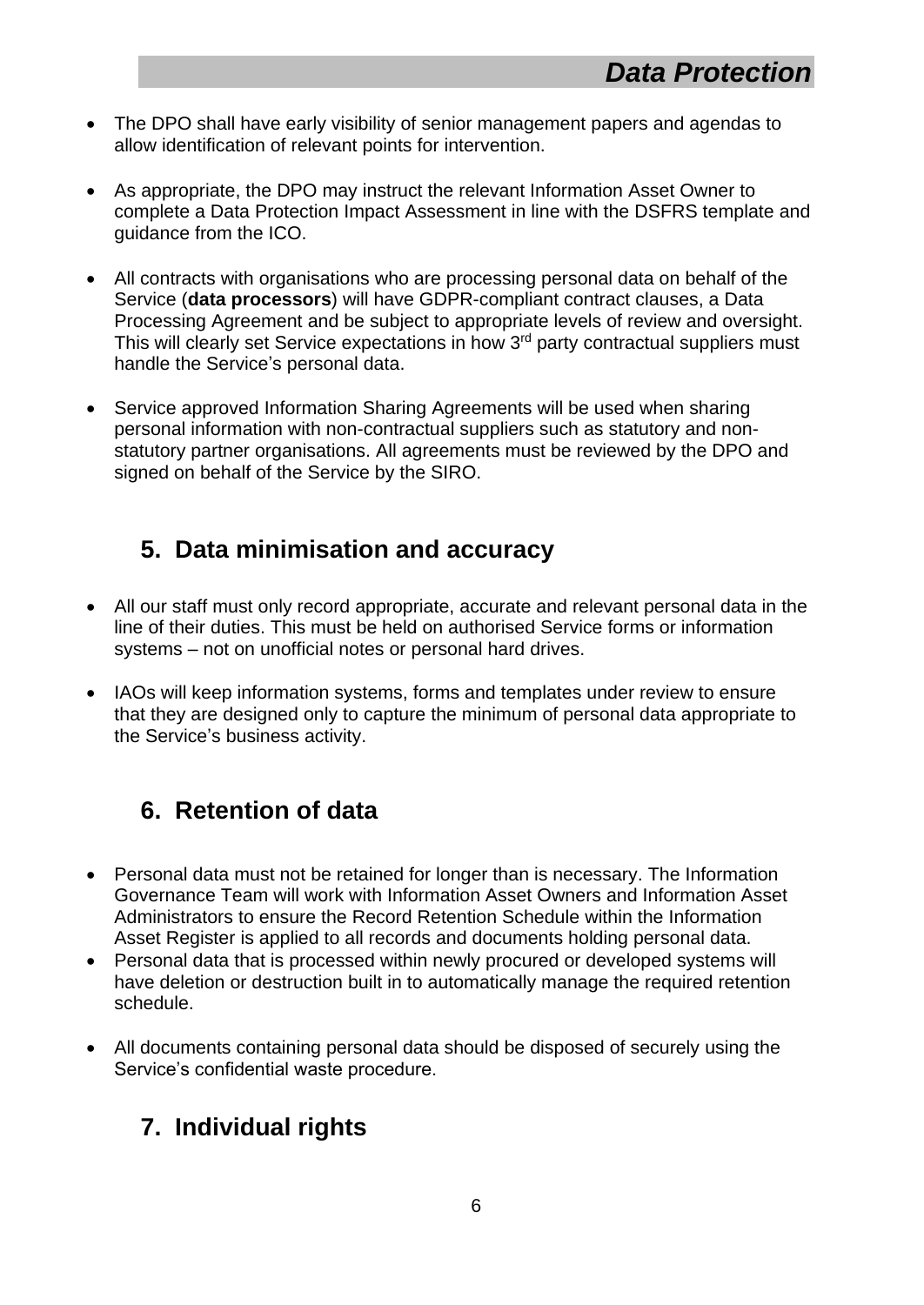The Service will ensure individuals' rights are respected with regard to their personal data when applicable. These include:

- the right to be informed that processing is being undertaken
- the right of access to one's own personal data and to specific information about the processing
- the right to object to and prevent processing in certain circumstances
- the right to rectify or restrict inaccurate data
- the right or erase data or to data portability in certain limited circumstances

All requests relating to an individual's rights must be directed to the DPO or a member of the Information Governance Team who will ensure that appropriate actions are taken, a response issued without undue delay and at least within one month.

### <span id="page-7-0"></span>**8. Personal data events and breaches**

Any event which may impact on the confidentiality, integrity or availability of personal data held by us must be reported immediately to the DPO. This is reported via the ICT Service Desk during office hours or via Fire Control out of office hrs. Such events could include:

- o Loss of Service records, laptops or media containing personal data;
- o Unauthorised access to our information systems containing personal data;
- o Access to personal data with no justifiable business need;
- o Personal data being misdirected to an incorrect recipient via email;
- All reported events will be recorded to ensure appropriate mitigation measures are in place and will consider whether the event meets the GDPR definition of a personal data breach which presents an adverse impact to individuals.
- The DPO will present a report to the SIRO including, if appropriate, a recommendation on whether to report a breach to the Information Commissioner's Office within 72 hours of DSFRS becoming aware of the event.
- If the SIRO decides that an incident constitutes a reportable breach, the DPO will report the incident to the ICO and liaise as appropriate.
- If a data breach causes an adverse impact to an individual, the DPO will notify the data subject of the event.
- All reported events will be analysed to identify trends and target areas for improvement.
- A record will be kept of the cause of the event including the person responsible. A trigger system based on significance and the number of events will be used to determine appropriate outcomes for repeat occurrences. More information can be found in the procedural guidance for Reporting Information Security Events.